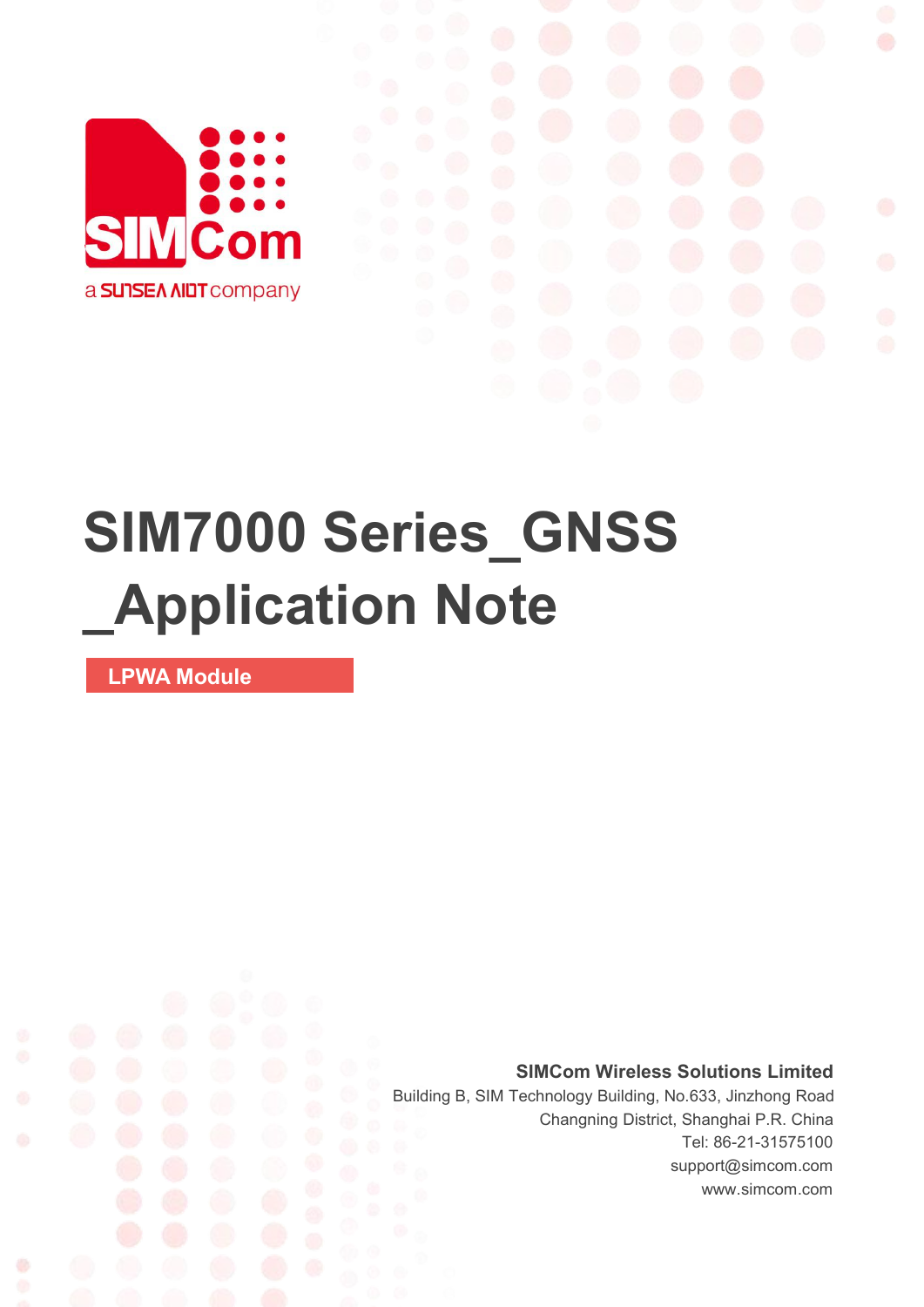

| <b>Document Title:</b> | <b>IM7000 Series_GNSS_Application Note</b> |  |
|------------------------|--------------------------------------------|--|
| <b>Version:</b>        | ี่ 1 กา                                    |  |
| <b>Date:</b>           | <sup>ን</sup> በ2በ በ7 28                     |  |
|                        |                                            |  |

#### **GENERAL NOTES**

SIMCOM OFFERS THIS INFORMATION AS A SERVICE TO ITS CUSTOMERS. TO SUPPORT APPLICATION AND ENGINEERING EFFORTS THAT USE THE PRODUCTS DESIGNED BY SIMCOM. THE INFORMATION PROVIDED IS BASED UPON REQUIREMENTS SPECIFICALLY PROVIDED TO SIMCOM BY THE CUSTOMERS. SIMCOM HAS NOT UNDERTAKEN ANY INDEPENDENT SEARCH FOR ADDITIONAL RELEVANT INFORMATION, INCLUDING ANY INFORMATION THAT MAY BE IN THE CUSTOMER'S POSSESSION. FURTHERMORE, SYSTEM VALIDATION OF THIS PRODUCT DESIGNED BY SIMCOM WITHIN A LARGER ELECTRONIC SYSTEM REMAINS THE RESPONSIBILITY OF THE CUSTOMER OR THE CUSTOMER'S SYSTEM INTEGRATOR. ALL SPECIFICATIONS SUPPLIED HEREIN ARE SUBJECT TO CHANGE.

#### **COPYRIGHT**

THIS DOCUMENT CONTAINS PROPRIETARY TECHNICAL INFORMATION WHICH IS THE PROPERTY OF SIMCOM WIRELESS SOLUTIONS LIMITED COPYING, TO OTHERS AND USING THIS DOCUMENT, ARE FORBIDDEN WITHOUT EXPRESS AUTHORITY BY SIMCOM. OFFENDERS ARE LIABLE TO THE PAYMENT OF INDEMNIFICATIONS. ALL RIGHTS RESERVED BY SIMCOM IN THE PROPRIETARY TECHNICAL INFORMATION , INCLUDING BUT NOT LIMITED TO REGISTRATION GRANTING OF A PATENT , A UTILITY MODEL OR DESIGN. ALL SPECIFICATION SUPPLIED HEREIN ARE SUBJECT TO CHANGE WITHOUT NOTICE AT ANY TIME.

#### **SIMCom Wireless Solutions Limited**

Building B, SIM Technology Building, No.633 Jinzhong Road, Changning District, Shanghai P.R. China Tel: +86 21 31575100

Email: [simcom@simcom.com](mailto:simcom@simcom.com)

#### **For more information, please visit:**

<https://www.simcom.com/download/list-863-en.html>

**For technical support, or to report documentation errors, please visit:** https://www.simcom.com/ask/ or email to: [support@simcom.com](mailto:support@simcom.com)

*Copyright © 2020 SIMCom Wireless Solutions Limited All Rights Reserved.*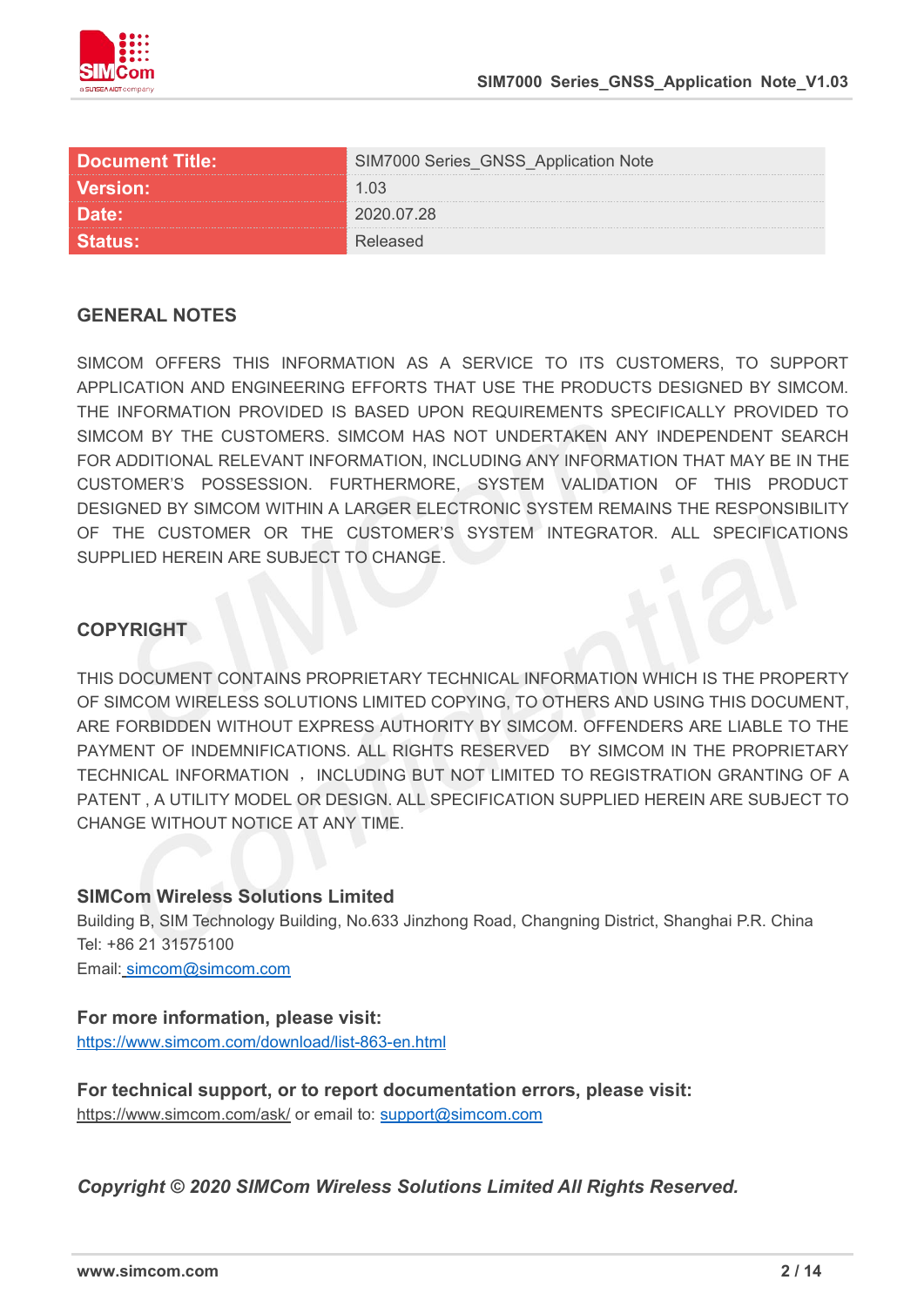

## **About Document**

### **Version History**

| Version Date      |                       | <b>NOwner</b>                       | What is new |
|-------------------|-----------------------|-------------------------------------|-------------|
| V1.00             |                       | 2017.11.19 Ping.Zhang First Release |             |
| V <sub>1.01</sub> | 2020.07.28 Wenjie.Lai |                                     |             |

### **Scope**

**This document applies to the following products**

|                |                   | ize(mm) | <b>Comments</b> |
|----------------|-------------------|---------|-----------------|
| SIM7000E/C/A/G | Cat-M1(/NB1/EGPRS | $1*24$  |                 |
| SIM7000E-N     |                   |         |                 |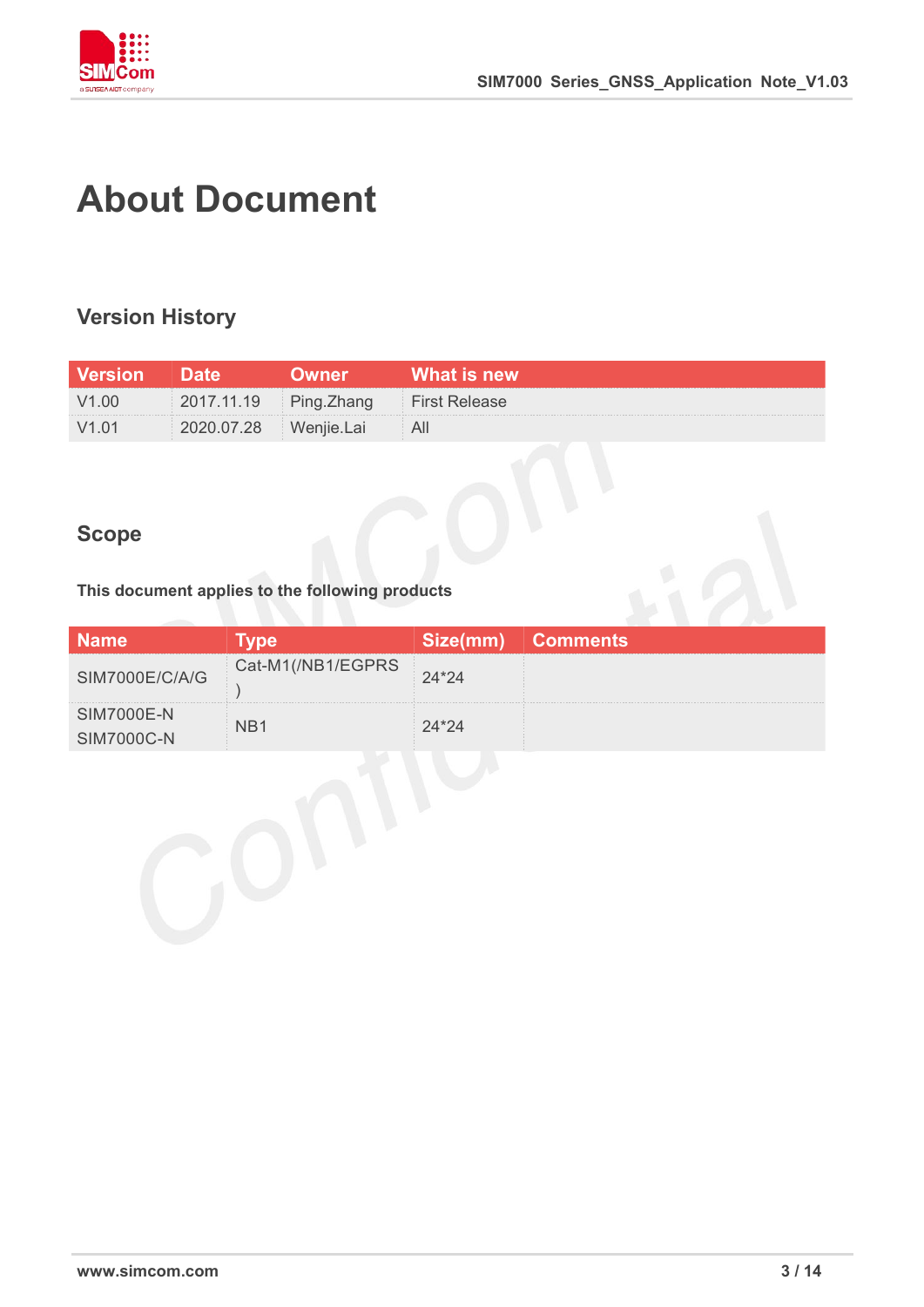

### **Contents**

| 1              |     |  |
|----------------|-----|--|
|                | 1.1 |  |
|                | 1.2 |  |
|                | 1.3 |  |
| $\overline{2}$ |     |  |
|                | 2.1 |  |
|                | 2.2 |  |
| 3              |     |  |
| 4              |     |  |
|                | 4.1 |  |
|                | 4.2 |  |
|                | 4.3 |  |
|                | 4.4 |  |
|                | 4.5 |  |
|                | 4.6 |  |
|                | 4.7 |  |
|                | 4.8 |  |
|                | 4.9 |  |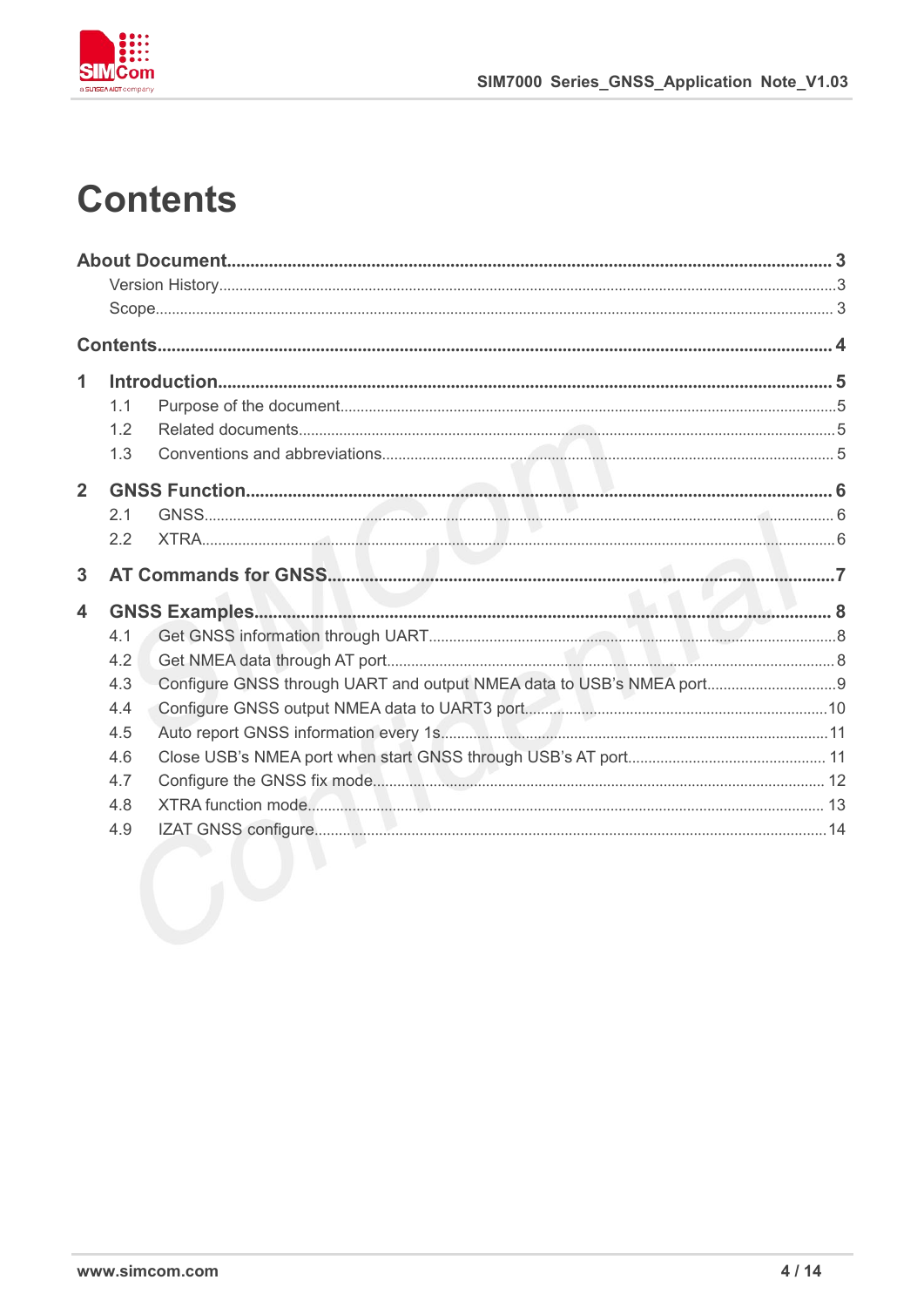

### **1 Introduction**

### **1.1 Purpose of the document**

Based on module AT command manual, this document will introduce GNSS application process.

Developers could understand and develop application quickly and efficiently based on this document.

### **1.2 Related documents**

[1] SIM7000 Series\_AT Command Manual

### **1.3 Conventions and abbreviations**

In this document, the GSM engines are referred to as following term:

- ME (Mobile Equipment);
- MS (Mobile Station);
- TA (Terminal Adapter);
- DCE (Data Communication Equipment) or facsimile DCE (FAX modem, FAX board);

In application, controlling device controls the GSM engine by sending AT Command via its serial interface. The controlling device at the other end of the serial line is referred to as following term:

- **•** TE (Terminal Equipment);
- DTE (Data Terminal Equipment) or plainly "the application" which is running on an embedded system;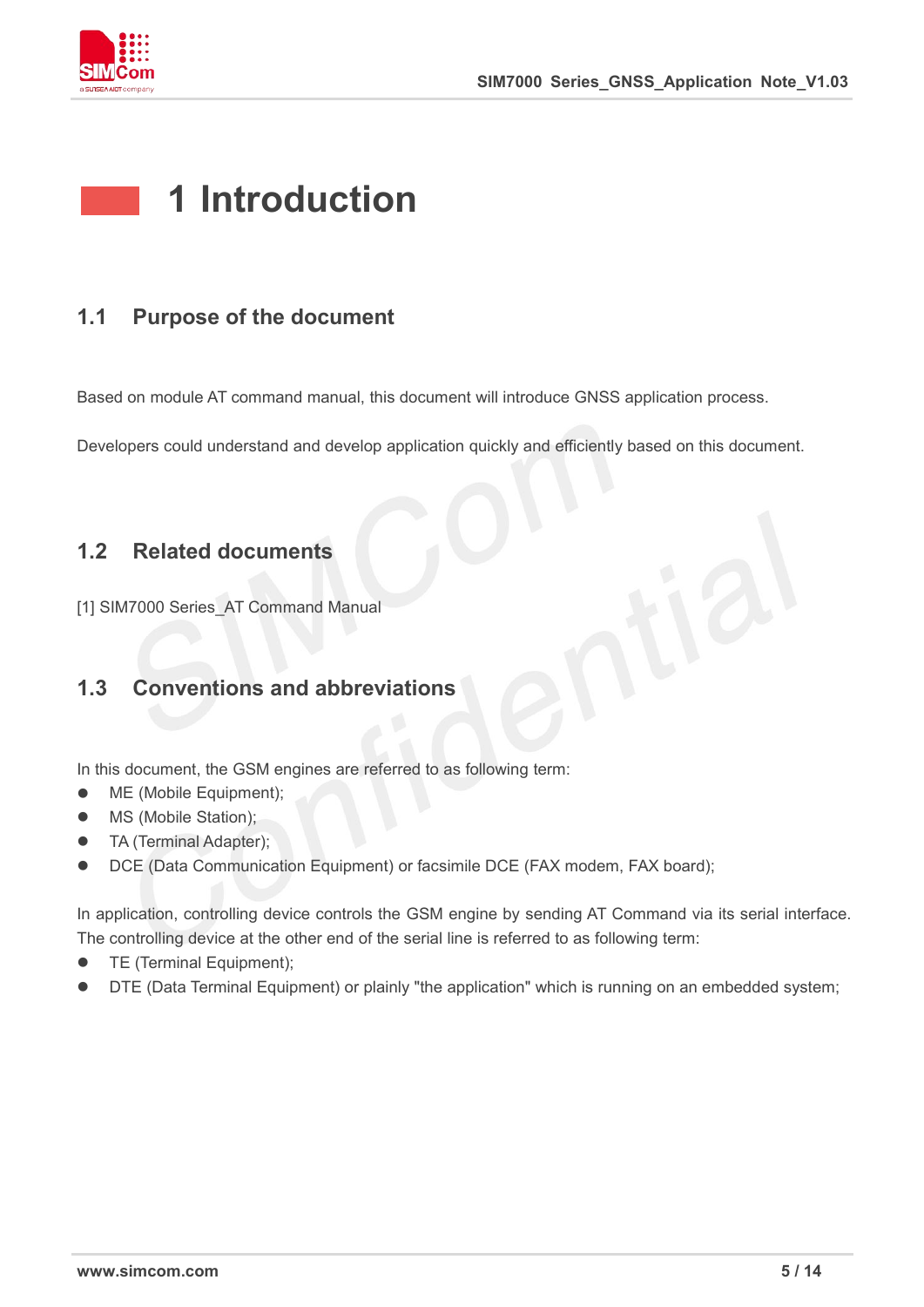

### **2 GNSS Function**

### **2.1 GNSS**

The full name of GNSS is the Global Navigation Satellite System, which refers to all satellite navigation systems, including global, regional and enhanced, such as GPS in the United States, Glonass in Russia, Galileo in Europe, and China. Beidou satellite navigation system, and related augmentation systems, such as WAAS (Wide Area Augmentation System) in the United States, EGNOS (European Geostationary Navigation Overlay System) in Europe, and MSAS (Multifunctional Transportation Satellite Augmentation System) in Japan, etc. Other satellite navigation systems to be built and later. The international GNSS system is a complex system with multiple systems, multiple layers and multiple modes.

### **2.2 XTRA**

XTRA (eXTended Receiver Assistance) is a GPS enhancement function provided by Qualcomm, similar to the AGPS function,Before GPS finds satellites, use the network to download ephemeris data, and then use the data to quickly find available satellites, thereby increasing the speed of searching for stars.

XTRA function settings:

- For the setting of XTRA and AGPS, NV4627, 4628 and 4631 correspond to the function switch of XTRA, the setting of download interval and the switch when downloading.
- $\triangleright$  XTRA can predict ephemeris and almanac within 7 days. The information predicted by XTRA is very accurate within 24 hours, but its effectiveness decreases over time.
- Users can update or download the latest XTRA data through the Internet.Qualcomm provides a free download from the server.
- $\triangleright$  The XTRA file size is very small (about tens of KB, which saves more data than AGPS) and the performance (TTFF, etc.) is close to AGPS, but better than standalone.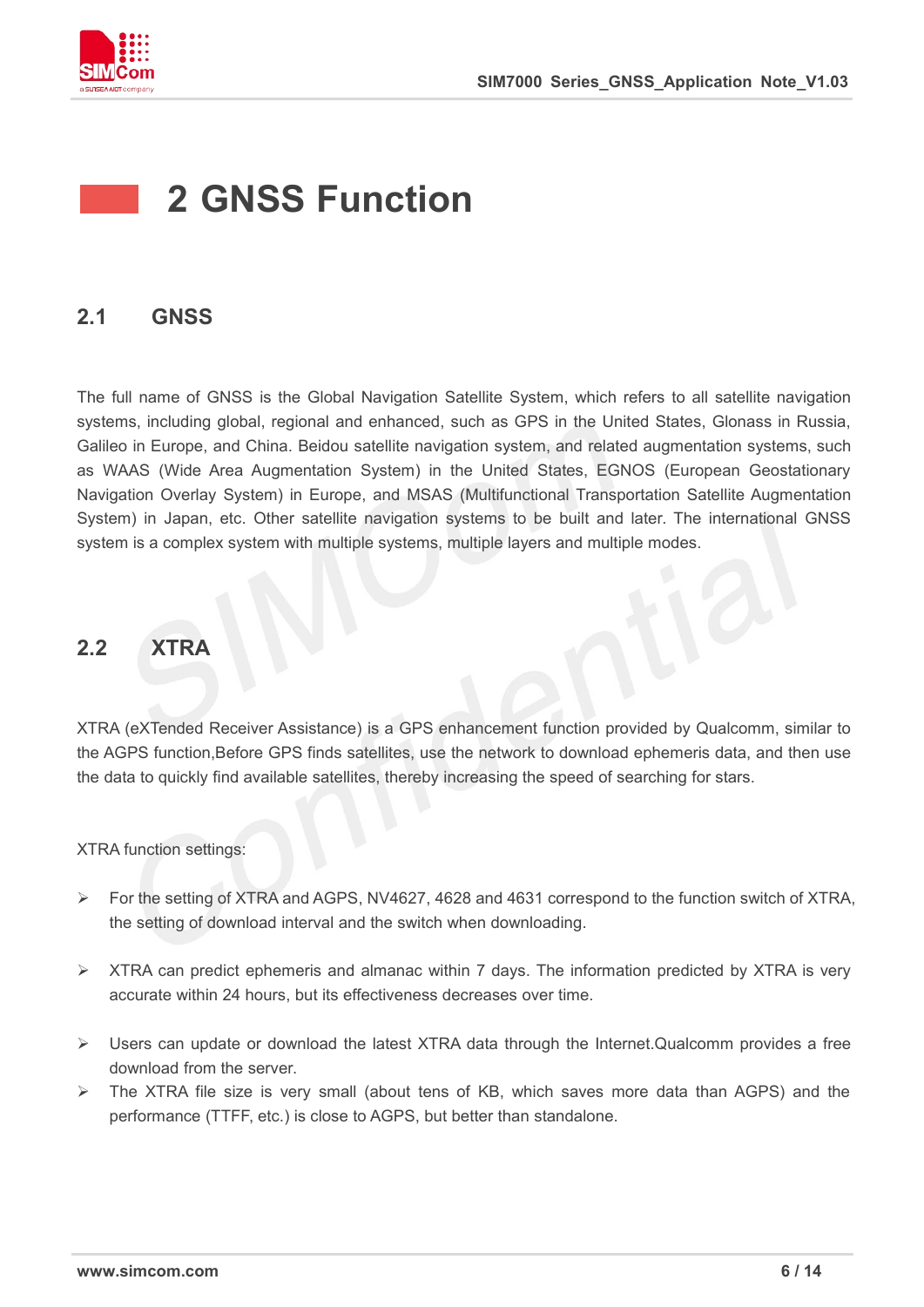

### **3 AT Commands for GNSS**

| <b>Command</b>      | <b>Description</b>                                            |
|---------------------|---------------------------------------------------------------|
| <b>AT+CGNSPWR</b>   | <b>GNSS Power Control</b>                                     |
| <b>AT+CGNSINF</b>   | <b>GNSS Navigation Information Parsed From NMEA Sentences</b> |
| <b>AT+CGNSURC</b>   | <b>GNSS Navigation URC Report</b>                             |
| <b>AT+CGNSPORT</b>  | <b>GNSS NMEA Out Port Set</b>                                 |
| <b>AT+CGNSCOLD</b>  | <b>GNSS Cold Start</b>                                        |
| <b>AT+CGNSWARM</b>  | <b>GNSS Warm Start</b>                                        |
| <b>AT+CGNSHOT</b>   | <b>GNSS Hot Start</b>                                         |
| <b>AT+CGNSMOD</b>   | <b>GNSS Work Mode Set</b>                                     |
| <b>AT+CGNSCFG</b>   | <b>GNSS NMEA Out Configure</b>                                |
| <b>AT+CGNSTST</b>   | <b>GNSS NMEA Data Out Put To AT Port</b>                      |
| <b>AT+CGNSXTRA</b>  | <b>GNSS XTRA Function Open</b>                                |
| <b>AT+CGNSCPY</b>   | <b>GNSS XTRA File Copy</b>                                    |
| <b>AT+CGNSRTMS</b>  | GNSS NMEA out frequency configure                             |
| <b>AT+CGNSHOR</b>   | <b>Configure Positioning Desired Accuracy</b>                 |
| <b>AT+CGNSUTIPR</b> | Configure Baud Rate When NMEA Output From UART3               |
| <b>AT+CGNSNMEA</b>  | Configure NMEA output sentences                               |
| <b>AT+CGTP</b>      | <b>IZAT GNSS Configure</b>                                    |

For detail information, please refer to "SIM7000 Series\_AT Command Manual".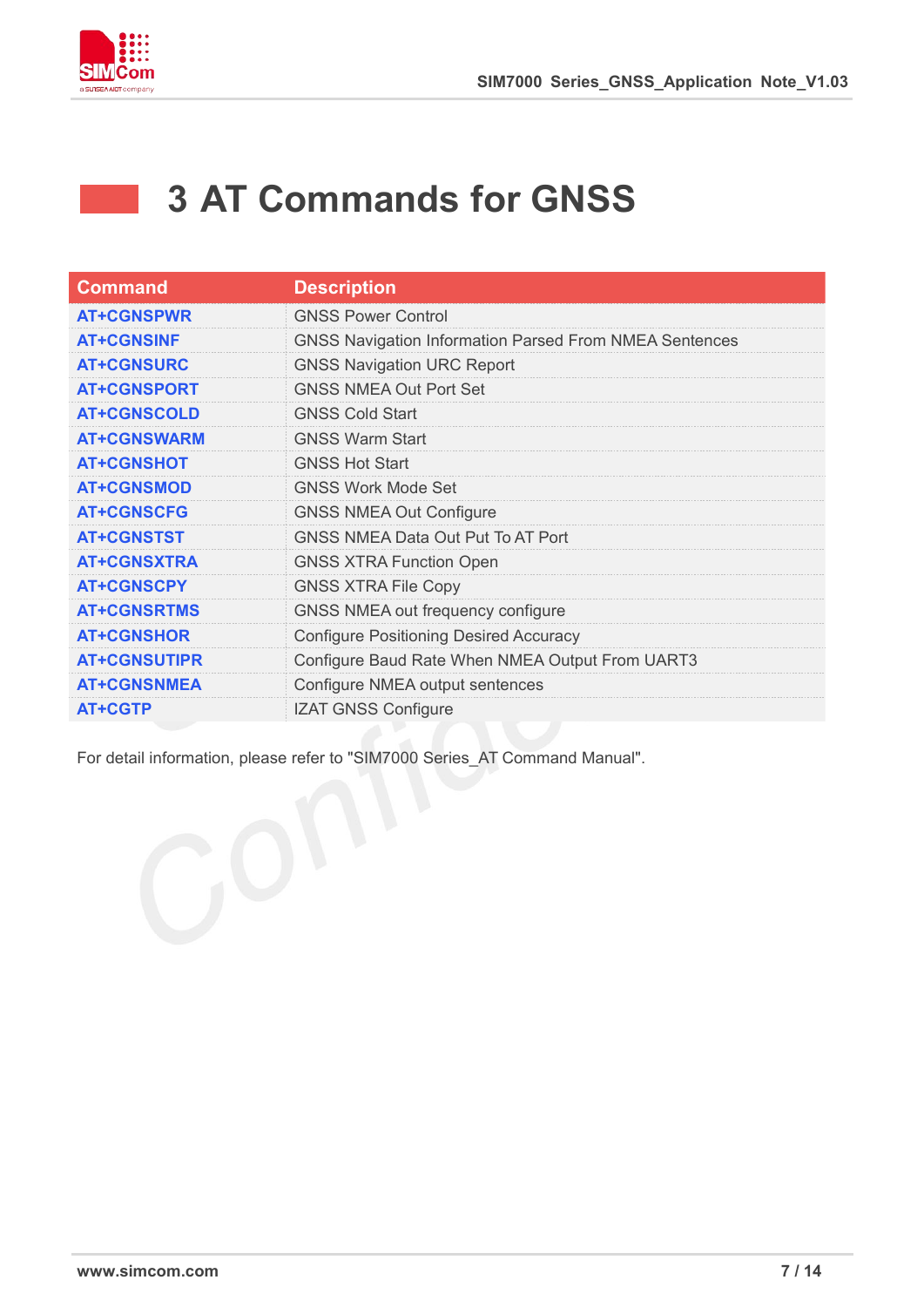

### **4 GNSS Examples**

In default mode only power on(AT+CGNSPWR) GNSS through USB's AT Port, USB's NMEA port will output NMEA data.

### **4.1 Get GNSS information through UART**

**AT+CGNSPWR=1** //Turn on GNSS power(UART port)

**OK**

**AT+CGNSINF** *//Read GNSS navigation information* 

**+CGNSINF: 1,1,20171103022632.000,31.222067,121.354368 ,34.700,0.00,0.0,1,,1.1,1.4,0.9,,21,6,,,45,,**

**OK**

### **4.2 Get NMEA data through AT port**

| AT+CGNSPWR=1                                                                           | //Turn on GNSS power(UART or USB AT port)    |  |
|----------------------------------------------------------------------------------------|----------------------------------------------|--|
| <b>OK</b>                                                                              |                                              |  |
| AT+CGNSTST=1,1                                                                         | //Output 1 package GNSS NMEA data to AT port |  |
| <b>OK</b>                                                                              |                                              |  |
| \$GNGGA,,,,,,,0,,,,,,,,,*78                                                            |                                              |  |
| \$GNRMC,, V,,,,,,,,,,,N*4D                                                             |                                              |  |
| \$GLGSV, 2, 1,07, 66, 30, 216, 86, 07, 130, 65, 82, 336,<br>,88,54,350,*64             |                                              |  |
| \$GLGSV, 2, 2,07, 87, 58, 098, , 81, 08, 323, , 72, 33, 028,<br>$*5D$                  | //NMEA data                                  |  |
| \$GPGSV, 2, 1, 08, 06, 54, 050, 42, 09, 32, 056, 42, 13, 05<br>,189,40,17,25,147,45*7A |                                              |  |
| \$GPGSV, 2, 2, 08, 19, 46, 147, 44, 02, 53, 333, , 12, 24, 2<br>67,,25,10,302,*7F      |                                              |  |
| \$BDGSV,2,1,06,06,58,192,,08,69,052,,09,32,202,<br>,10,03,212,*67                      |                                              |  |
|                                                                                        |                                              |  |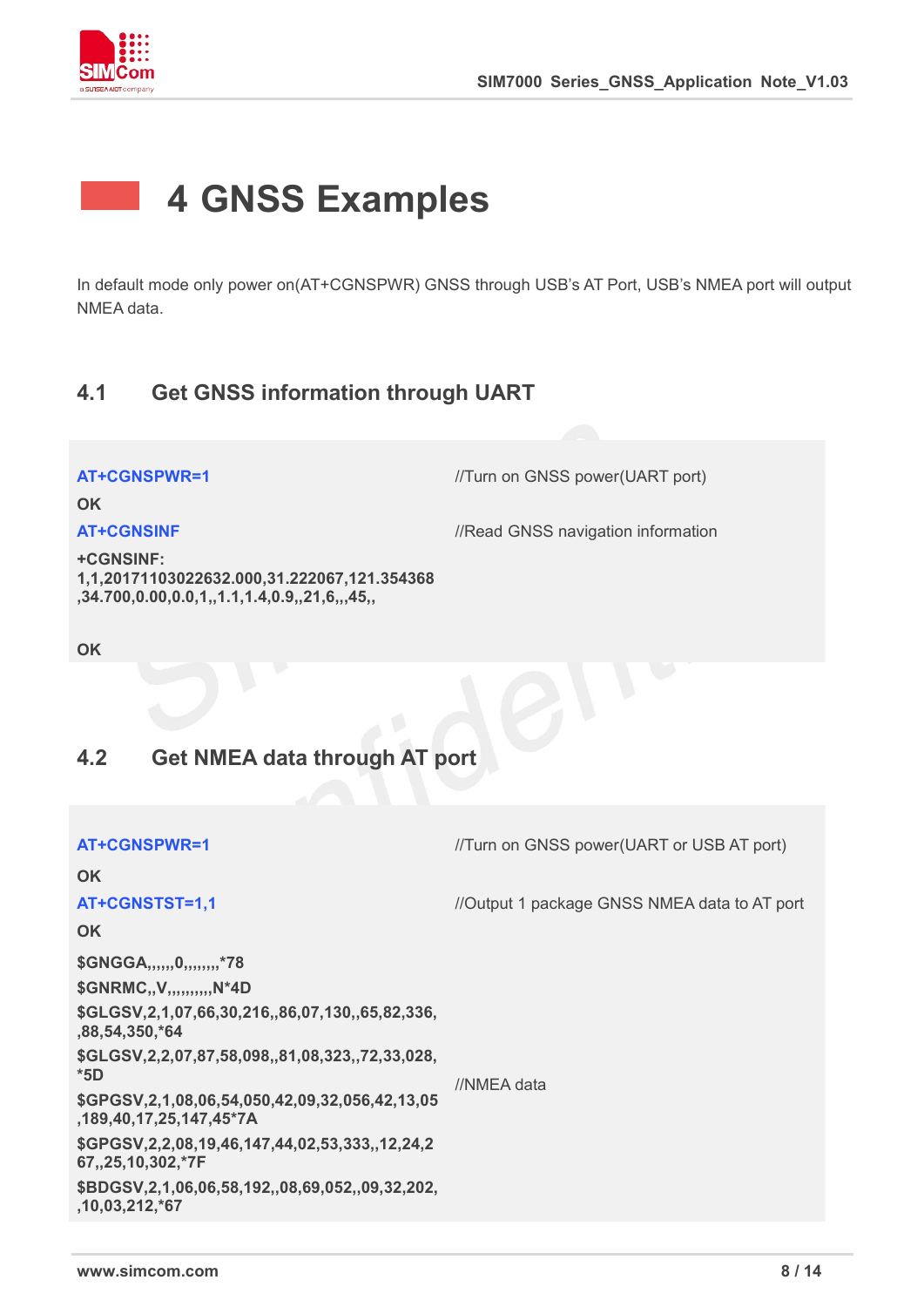

**\$BDGSV,2,2,06,12,48,320,,13,61,337,\*62 \$GNVTG,,T,,M,,N,,K,N\*32 \$GPGSA,A,1,,,,,,,,,,,,,,,\*1E \$GLGSA,A,1,,,,,,,,,,,,,,,\*02 \$BDGSA,A,1,,,,,,,,,,,,,,,\*0F**

### **4.3 Configure GNSS through UART and output NMEA data to USB's**

### **NMEA port**

In this way, NMEA data will out to USB's NMEA port, please open NMEA port to receive NMEA data.

| <b>AT+CGNSCFG=1</b>                                                                    | //Configure GNSS out to USB NMEA port before<br>GNSS power on |  |
|----------------------------------------------------------------------------------------|---------------------------------------------------------------|--|
| <b>OK</b>                                                                              |                                                               |  |
| AT+CGNSPWR=1                                                                           | //Turn on GNSS power(UART port)                               |  |
| <b>OK</b>                                                                              |                                                               |  |
| \$GLGSV, 2, 1, 07, 66, 33, 217, 20, 86, 05, 132, 34, 65, 79<br>,347,23,87,56,105,27*6A |                                                               |  |
| \$GLGSV, 2, 2, 07, 72, 30, 028, 18, 88, 56, 351,, 81, 11, 3<br>24,*5F                  |                                                               |  |
| \$GPGSV,7,1,25,02,55,336,32,05,45,257,34,06,53<br>,054,42,07,00,099,40*7A              |                                                               |  |
| \$GPGSV, 7, 2, 25, 09, 30, 053, 40, 12, 23, 264, 25, 13, 07<br>,189,36,17,22,147,46*70 |                                                               |  |
| \$GPGSV, 7, 3, 25, 19, 45, 149, 44, 20, 00, 244, 23, 05, 0<br>37,,25,10,299,*7B        |                                                               |  |
| \$GPGSV, 7, 4, 25, 33, ,, 35, 34, ,, 34, 35, ,, 46, 36, ,, 35* 7C                      |                                                               |  |
| \$GPGSV,7,5,25,38,,,34,39,,,35,40,,,35,41,,,34*7C                                      | //NMEA data output from USB's NMEA port                       |  |
| \$GPGSV,7,6,25,42,,,42,46,,,35,48,,,35,49,,,35*7A                                      |                                                               |  |
| \$GPGSV, 7, 7, 25, 50, , 35*7D                                                         |                                                               |  |
| \$BDGSV, 3, 1, 11, 01, 46, 146, 45, 08, 69, 056, 38, 17, ,, 2<br>9,02,36,237,*58       |                                                               |  |
| \$BDGSV, 3, 2, 11, 03, 51, 199, , 04, 33, 122, , 06, 59, 194,<br>,09,33,203,*64        |                                                               |  |
| \$BDGSV, 3, 3, 11, 10, 02, 212, , 12, 50, 319, , 13, 62, 337,<br>$*56$                 |                                                               |  |
| \$GNGGA,023851.00,3113.330830,N,12121.2648<br>88, E, 1, 08, 0.9, 33.8, M, 9.0, M, *7D  |                                                               |  |
| \$GNVTG, 0.0, T, 4.6, M, 0.0, N, 0.0, K, A*3F                                          |                                                               |  |
| \$GNRMC,023851.00,A,3113.330830,N,12121.26                                             |                                                               |  |
|                                                                                        |                                                               |  |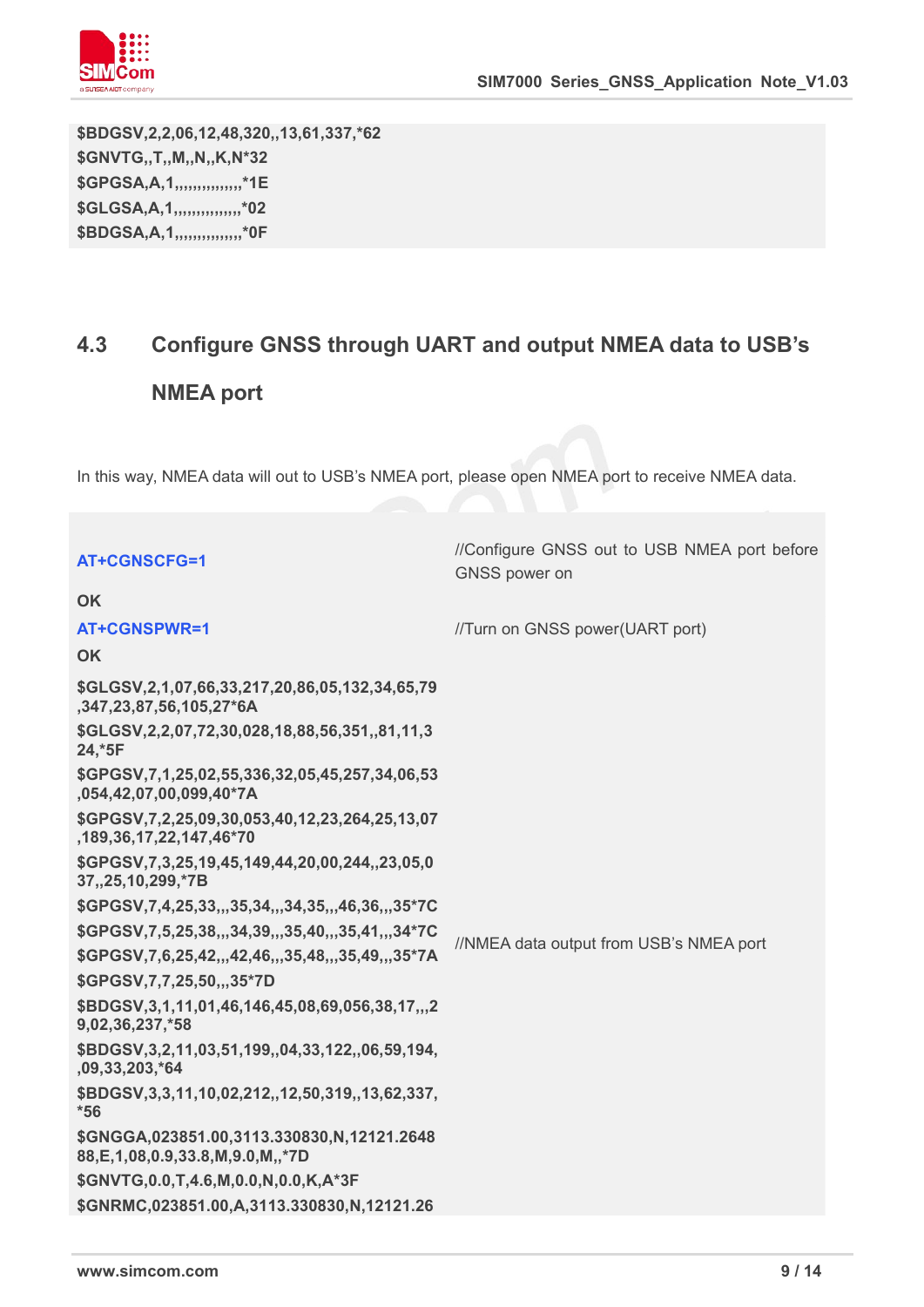

**4888,E,0.0,0.0,031117,4.6,W,A\*31 \$GPGSA,A,2,02,05,06,09,12,13,17,19,,,,,1.2,0.9, 0.8\*36 \$GLGSA,A,2,86,87,,,,,,,,,,,1.2,0.9,0.8\*2C \$BDGSA,A,2,01,,,,,,,,,,,,1.2,0.9,0.8\*21**

### **4.4 Configure GNSS output NMEA data to UART3 port**

In this way, NMEA data will out to UART3 port, please open UART3 port to receive NMEA data.

|                                                                                         | //Configure GNSS out to UART3 NMEA port |
|-----------------------------------------------------------------------------------------|-----------------------------------------|
| <b>AT+CGNSCFG=2</b>                                                                     | before GNSS power on                    |
| <b>OK</b>                                                                               |                                         |
| <b>AT+CGNSPWR=1</b>                                                                     | //Turn on GNSS power(UART port)         |
| <b>OK</b>                                                                               |                                         |
| \$GLGSV, 2, 1, 07, 66, 33, 217, 20, 86, 05, 132, 34, 65, 79<br>,347,23,87,56,105,27*6A  |                                         |
| \$GLGSV, 2, 2, 07, 72, 30, 028, 18, 88, 56, 351, 81, 11, 3<br>24,*5F                    |                                         |
| \$GPGSV, 7, 1, 25, 02, 55, 336, 32, 05, 45, 257, 34, 06, 53<br>,054,42,07,00,099,40*7A  |                                         |
| \$GPGSV, 7, 2, 25, 09, 30, 053, 40, 12, 23, 264, 25, 13, 07<br>,189,36,17,22,147,46*70  |                                         |
| \$GPGSV, 7, 3, 25, 19, 45, 149, 44, 20, 00, 244, 23, 05, 0<br>37,,25,10,299,*7B         |                                         |
| \$GPGSV,7,4,25,33,,,35,34,,,34,35,,,46,36,,,35*7C                                       |                                         |
| \$GPGSV,7,5,25,38,,,34,39,,,35,40,,,35,41,,,34*7C                                       |                                         |
| \$GPGSV,7,6,25,42,,,42,46,,,35,48,,,35,49,,,35*7A                                       |                                         |
| \$GPGSV, 7, 7, 25, 50, ,, 35*7D                                                         | //NMEA data output from UART3 port      |
| \$BDGSV, 3, 1, 11, 01, 46, 146, 45, 08, 69, 056, 38, 17, ,, 2<br>9,02,36,237,*58        |                                         |
| \$BDGSV, 3, 2, 11, 03, 51, 199, , 04, 33, 122, , 06, 59, 194,<br>,09,33,203,*64         |                                         |
| \$BDGSV, 3, 3, 11, 10, 02, 212, , 12, 50, 319, , 13, 62, 337,<br>$*56$                  |                                         |
| \$GNGGA,023851.00,3113.330830,N,12121.2648<br>88, E, 1, 08, 0.9, 33.8, M, 9.0, M, ,* 7D |                                         |
| \$GNVTG, 0.0, T, 4.6, M, 0.0, N, 0.0, K, A*3F                                           |                                         |
| \$GNRMC,023851.00,A,3113.330830,N,12121.26<br>4888, E, 0.0, 0.0, 031117, 4.6, W, A*31   |                                         |
| \$GPGSA, A, 2,02,05,06,09,12,13,17,19,,,,,1.2,0.9,<br>$0.8*36$                          |                                         |
|                                                                                         |                                         |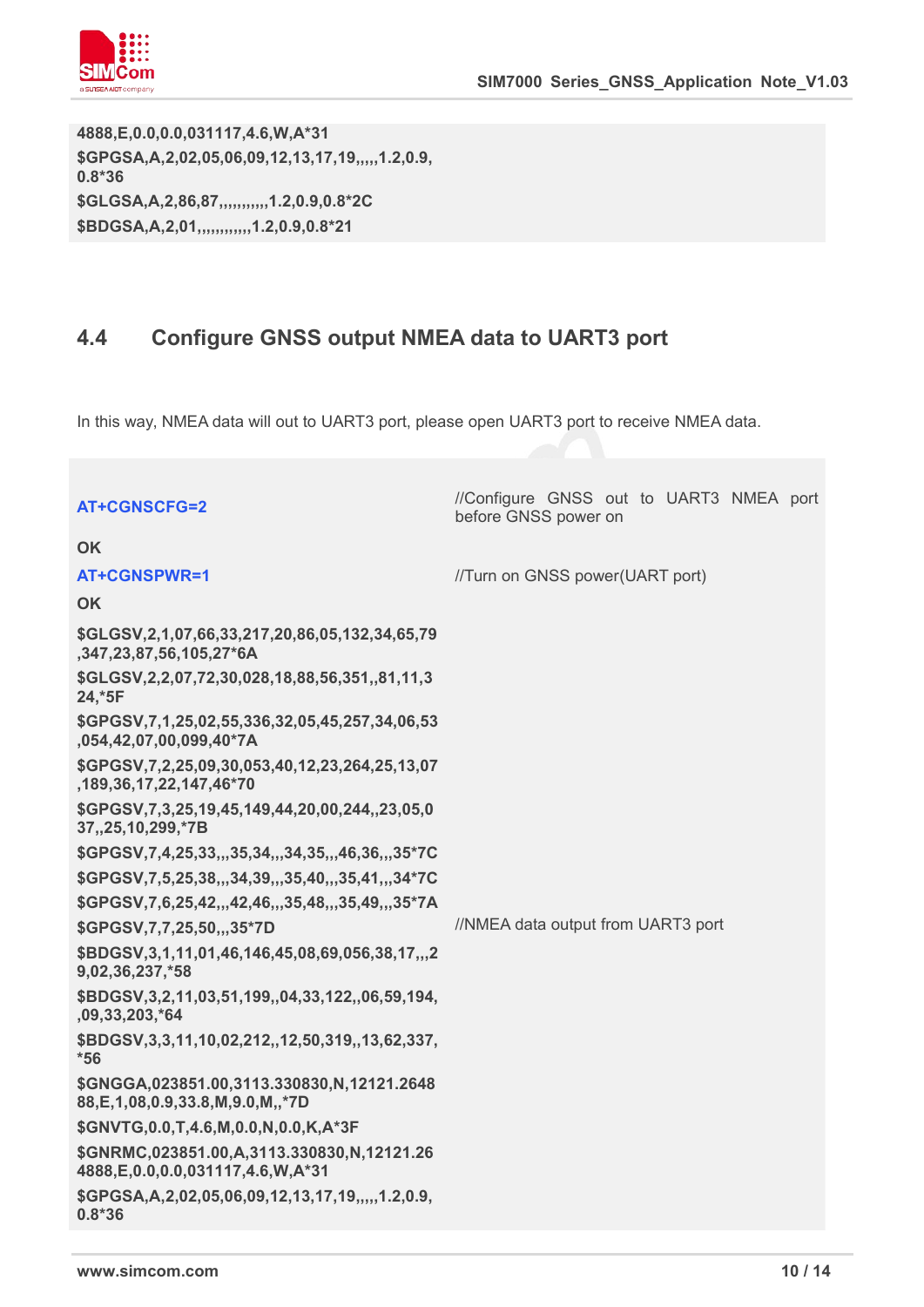

**\$GLGSA,A,2,86,87,,,,,,,,,,,1.2,0.9,0.8\*2C \$BDGSA,A,2,01,,,,,,,,,,,,1.2,0.9,0.8\*21**

### **4.5 Auto report GNSS information every 1s**

**AT+CGNSPWR=1** //Turn on GNSS power

**OK**

**AT+CGNSURC=1** //Auto output GNSS information every 1s

**OK**

**+UGNSINF: 1,1,20171103024050.000,31.222176,121.354393 ,31.000,0.00,99.5,1,,0.9,1.3,0.9,,20,8,,,48,,,**

**+UGNSINF: 1,1,20171103024051.000,31.222176,121.354395 ,31.100,0.00,99.5,1,,0.9,1.3,0.9,,20,8,,,48,,,**

**+UGNSINF: 1,1,20171103024052.000,31.222176,121.354396 ,31.100,0.00,99.5,1,,0.9,1.3,0.9,,20,8,,,48,,,**

### **4.6 Close USB's NMEA port when start GNSS through USB's AT port**

| AT+CGNSPORT=4 |  |
|---------------|--|
|---------------|--|

**OK**

**OK**

//Turn off GNSS NMEA output to USB's NMEA port

 $\cdots$  //Reboot **AT+CGNSPWR=1** //Turn on GNSS (USB's AT port)

In this way USB's NMEA port will not output NMEA data, but CGNSINF and CGNSTST can be used.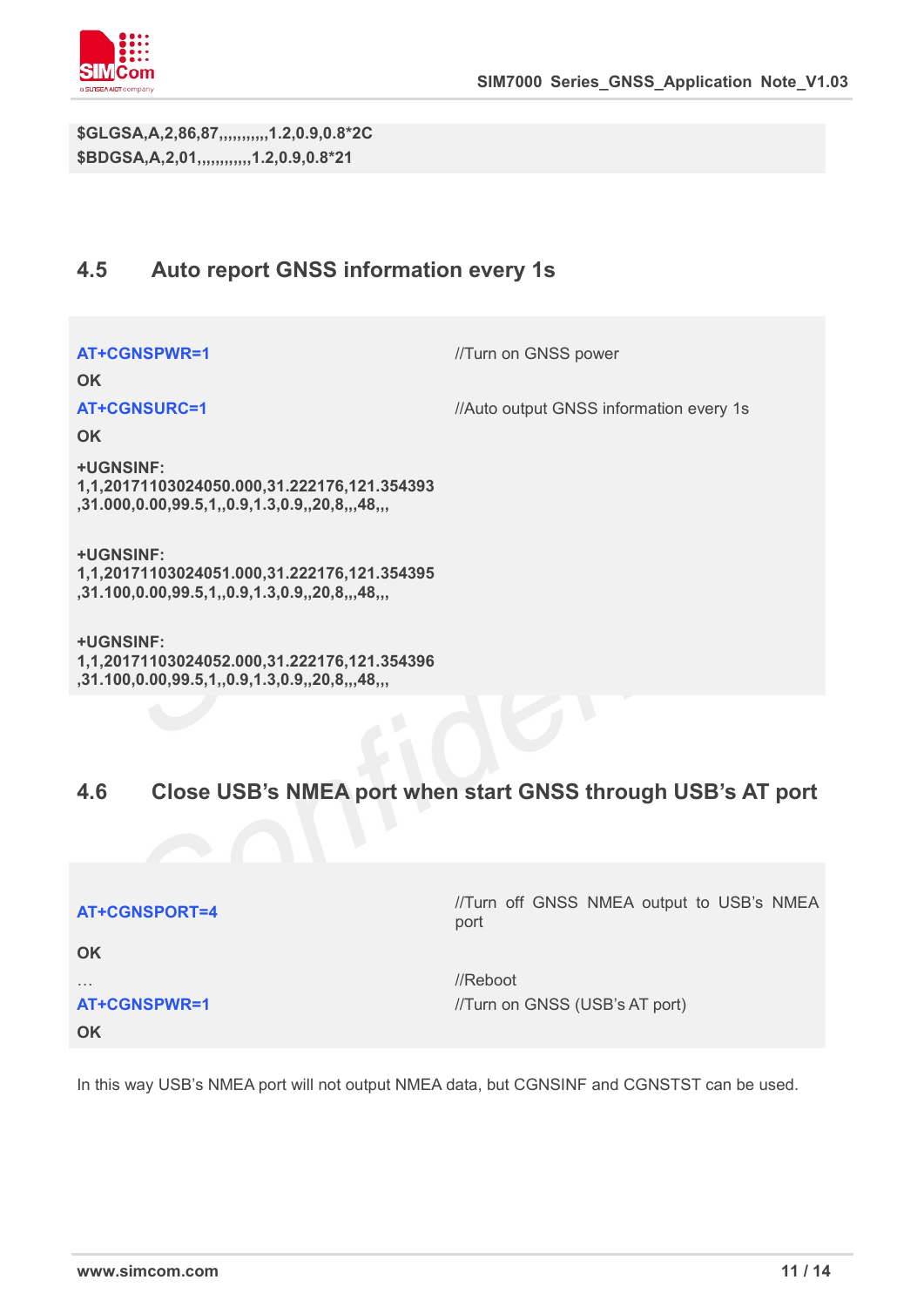

### **4.7 Configure the GNSS fix mode**

| AT+CGNSMOD=1,0,1,0                                                                      | //Configure GNSS mod GPS+BD    |  |
|-----------------------------------------------------------------------------------------|--------------------------------|--|
| <b>OK</b>                                                                               |                                |  |
|                                                                                         | //Reboot                       |  |
| AT+CGNSPWR=1                                                                            | //Turn on GNSS (USB's AT port) |  |
| <b>OK</b>                                                                               |                                |  |
| \$GNGGA,032201.00,3113.331505,N,12121.2636<br>72, E, 1, 11, 0.8, 42.5, M, 9.0, M,, *76  |                                |  |
| \$GNVTG, 0.0, T, 4.6, M, 0.0, N, 0.0, K, A*3F                                           |                                |  |
| \$GNRMC,032201.00,A,3113.331505,N,12121.26<br>3672, E, 0.0, 0.0, 031117, 4.6, W, A*38   |                                |  |
| \$GPGSA, A, 2,02,05,06,07,09,12,13,17,19,20,30,,<br>1.1,0.8,0.8*32                      |                                |  |
| \$BDGSA, A, 2, , , , , , , , , , , , 1.1, 0.8, 0.8*22                                   |                                |  |
| \$GPGSV,6,1,22,02,66,009,36,05,56,288,33,06,45<br>,085,44,07,07,082,48*78               |                                |  |
| \$GPGSV, 6, 2, 22, 09, 17, 042, 39, 12, 13, 246, 32, 13, 26<br>,187,39,15,01,208,34*74  |                                |  |
| \$GPGSV,6,3,22,17,04,153,46,19,24,156,42,20,12<br>,258,26,25,08,281,27*7A               |                                |  |
| \$GPGSV, 6, 4, 22, 29, ., 33, 30, 07, 112, 47, 33, ., 35, 38, .,<br>35*4E               |                                |  |
| \$GPGSV,6,5,22,39,,,35,40,,,35,41,,,35,42,,,34*76                                       | //On NMEA port                 |  |
| \$GPGSV, 6, 6, 22, 46, ,, 35, 51, ,, 35*7F                                              |                                |  |
| \$BDGSV,3,1,12,01,46,147,,02,36,237,,03,50,199,<br>,04,33,122,*6B                       |                                |  |
| \$BDGSV, 3, 2, 12, 05, 14, 255, , 06, 67, 213, , 08, 73, 087,<br>,09,39,215,*69         |                                |  |
| \$BDGSV, 3, 3, 12, 11, 12, 320, , 12, 66, 302, , 13, 68, 336,<br>,15,55,331,*64         |                                |  |
| \$GNGGA,032202.00,3113.331494,N,12121.2636<br>22, E, 1, 11, 0.8, 42.0, M, 9.0, M, ,* 7C |                                |  |
| \$GNVTG, 0.0, T, 4.6, M, 0.0, N, 0.0, K, A*3F                                           |                                |  |
| \$GNRMC,032202.00,A,3113.331494,N,12121.26<br>3622, E, 0.0, 0.0, 031117, 4.6, W, A*37   |                                |  |
| \$GPGSA, A, 2,02,05,06,07,09,12,13,17,19,20,30,,<br>$1.1, 0.8, 0.8*32$                  |                                |  |
| \$BDGSA, A, 2, ,,,,,,,,,,,,,1.1, 0.8, 0.8*22                                            |                                |  |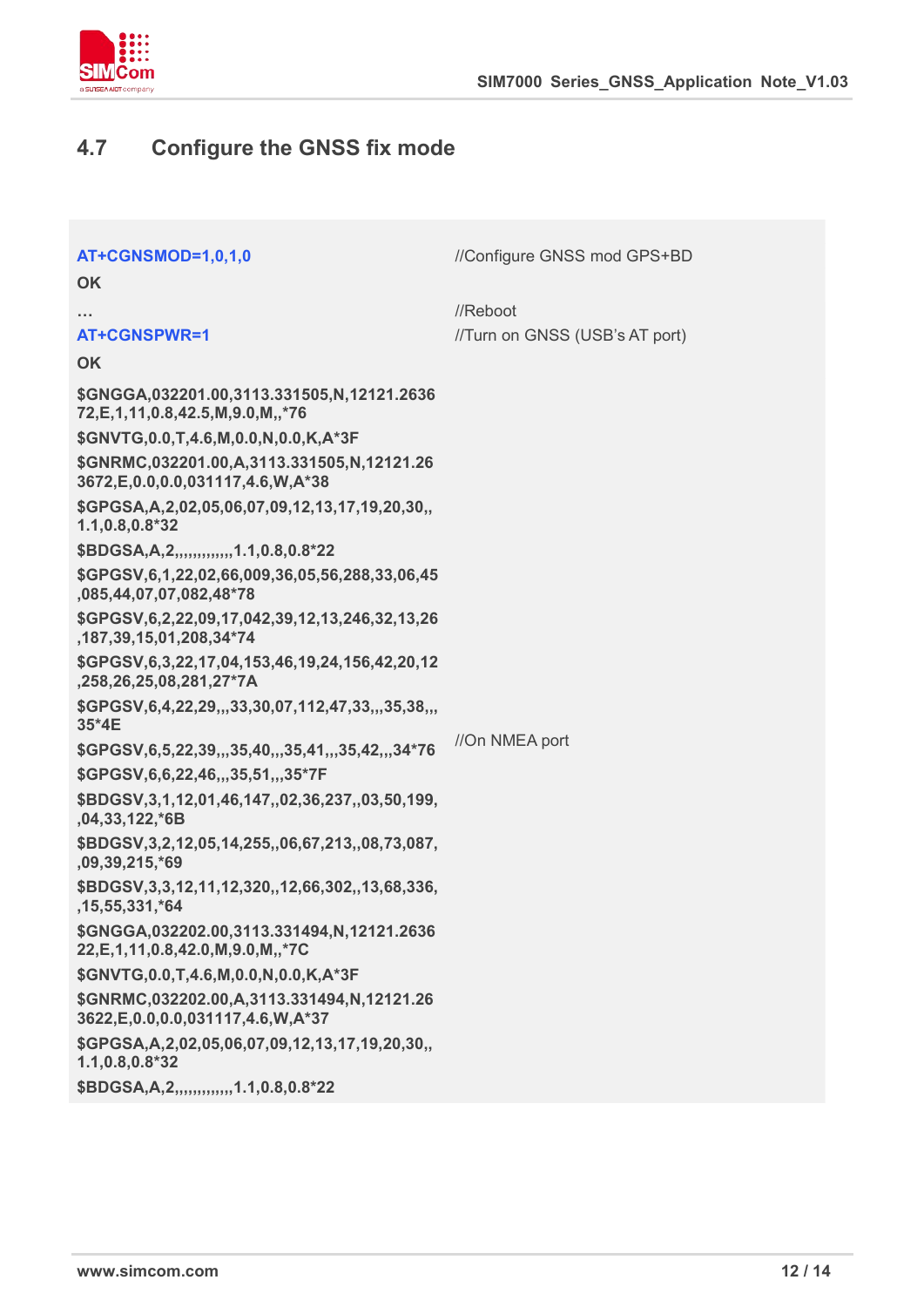

### **4.8 XTRA function mode**

It provides enhanced standalone performance, and eliminates the need to demodulate the GPS signal for ephemeris, almanac, iono, UTC, or health.

Normally requires -144 dBm or stronger for all SVs in view.

TTF can be reduced by 18 to 30 sec (or more in harsh signal environments)

**AT+SAPBR=3,1,"APN","CMNET"** //NTP sync time to local **OK AT+SAPBR=1,1 OK AT+CNTPCID=1 OK AT+CNTP="ntp1.aliyun.com",32,1 OK AT+CNTP OK +CNTP: 1,"2018/01/09,10:28:59" AT+CNACT=1,"CMNET"** //Download XTRA file **OK +APP PDP: ACTIVE AT+HTTPTOFSRL?** *//Query download status.* **+HTTPTOFSRL: 0,0,0** //No files download. **AT+HTTPTOFS="http://xtrapath1.izatcloud.net/** 1. xtrapath1.izatcloud.net **xtra3grc.bin","/customer/xtra3grc.bin"** //XTRA file server: 2. xtrapath2.izatcloud.net 3. xtrapath3.izatcloud.net **OK AT+HTTPTOFSRL?** //Query download status **+HTTPTOFSRL: 1,28691,30575 +HTTPTOFS: 200,28919** //Download status and length. Total length is 30575, has download length is 28691. XTRA file xtra3grc.bin period of validity is 3 days. The path of XTRA file save must be /customer/. **AT+HTTPTOFSRL?** *//Query download status.* **+HTTPTOFSRL: 0,30575,30575** //Download completely.**AT+CGNSCPY** //Copy XTRA file **+CGNSCPY: 0**